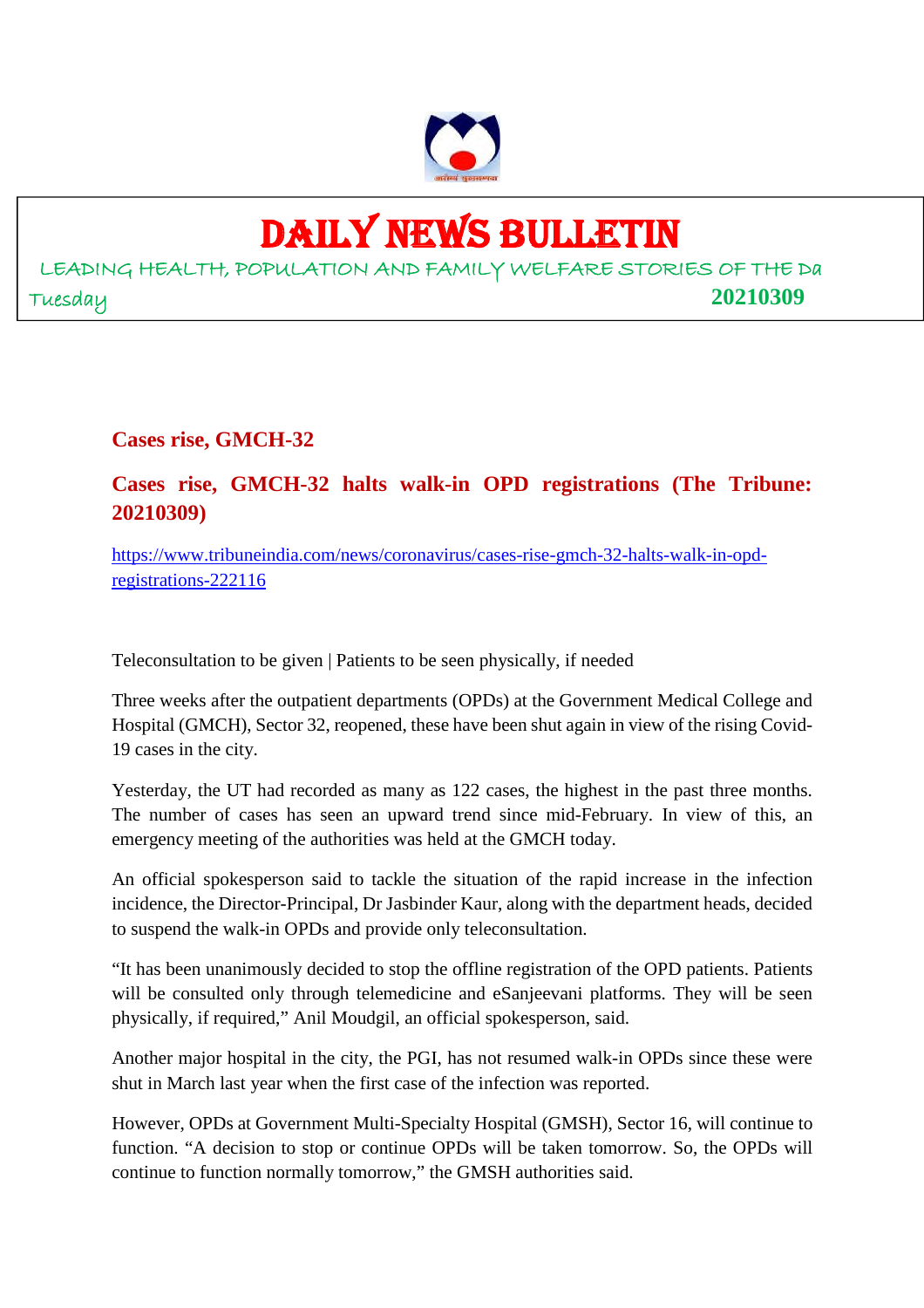At 0.34 per cent, Chandigarh has the third-highest growth rate in the country preceded by Maharashtra (0.41 per cent) and Punjab (0.45 per cent). The positivity rate in the city has also increased to 4 per cent (February 27 to March 6) from 1.2 per cent (February 6 to 13).

| <b>Week ending</b> | <b>Cases</b> | <b>Tests</b> | <b>Positivity rate</b> |
|--------------------|--------------|--------------|------------------------|
| March 6            | 519          | 12,140       | 4%                     |
| February 27        | 322          | 11,037       | 2.9%                   |
| February 20        | 177          | 9,235        | 1.9%                   |
| February 13        | 160          | 12,766       | 1.2%                   |

#### **Tobacco**

#### **COVID-19 lockdown linked to uptick in tobacco use: Study (The Tribune: 20210309)**

https://www.tribuneindia.com/news/coronavirus/covid-19-lockdown-linked-to-uptick-intobacco-use-study-221530

The study highlighted the ways that public health interventions and policies can better support quit attempts and harm reduction, both during the COVID-19 pandemic and beyond

A new study has found that pandemic-related anxiety, boredom, and irregular routines were cited as major drivers of increased nicotine and tobacco use during the initial COVID-19 lockdown.

The findings of the study were published in the International Journal of Drug Policy. The research was led by Columbia University's Mailman School of Public Health.

The study highlighted the ways that public health interventions and policies can better support quit attempts and harm reduction, both during the COVID-19 pandemic and beyond.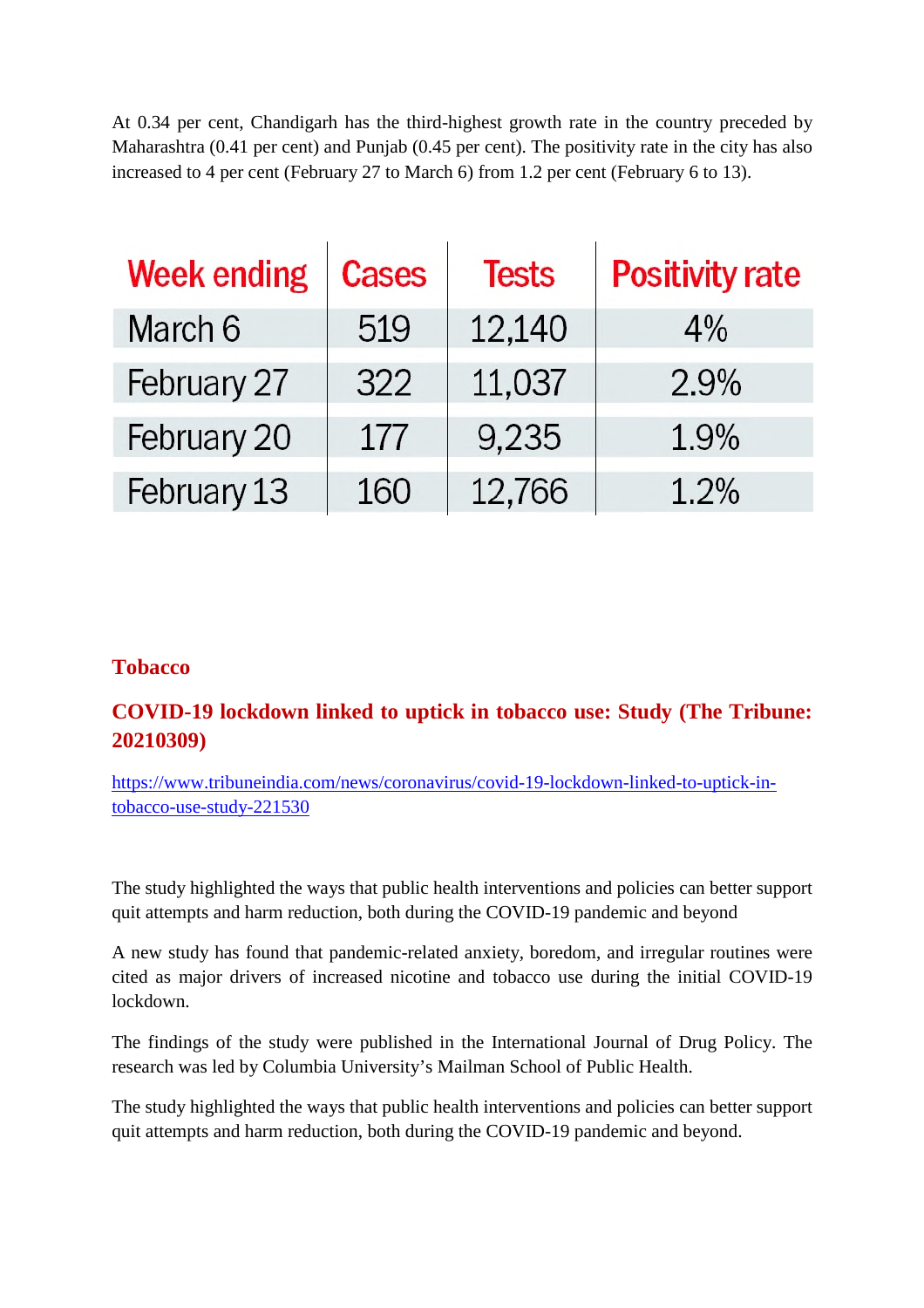Between April-May 2020, the researchers conducted telephone interviews with adults across the United States who use cigarettes and/or electronic nicotine delivery systems (ENDS), such as e-cigarettes.

Participants in the study were recruited using an advertisement campaign on Facebook and Instagram. During this window, nearly 90 per cent of the US population experienced some form of state lockdown, with 40 states ordering non-essential businesses to close and 32 states enacting mandatory stay-at-home orders.

At the time of their interviews, all participants were voluntarily isolating at home unless required to leave the house. Nearly all participants reported increased stress related to COVID-19 — namely, fears about the virus, job uncertainty, and the psychological effects of isolation — and described this as the primary driver of increased nicotine and tobacco use.

Decreased use, while less common, was prevalent among "social" tobacco users, who cited fewer interpersonal interactions during the lockdown and a fear of sharing products.

At the community level, retail access impacted cigarette and ENDS use differently. While cigarettes were universally accessible in essential businesses, such as convenience stores and gas stations, access to preferred ENDS products was more limited, since "vape shops" and other specialty ENDS retailers were typically deemed non-essential and required to close or limit hours.

This drove some ENDS users to order their products online, which often resulted in long wait times due to shipping delays, or product backorder as a result of high demand. As a result, some dual users of cigarettes and ENDS increased their use of readily-available cigarettes.

"Pandemic response policies that intentionally or inadvertently restrict access to lower-risk products — through availability, supply chains, or even postal service slowdowns — while leaving more harmful products widely accessible may have unintended consequences that should be considered during policy development," said Daniel Giovenco, PhD, assistant professor of sociomedical sciences at Columbia Mailman School, and the study's lead author.

Given that tobacco-use behaviours are expected to increase among some individuals during this sustained period of uneasiness, Giovenco and colleagues proposed several key policy recommendations — expansion of cessation resources and services, including their adaptation for remote delivery; establishment and enforcement of smoke-free home rules to protect household members; and enabling equivalent access to lower risk products, such as ENDS and nicotine replacement therapy, to facilitate harm reduction among those who cannot or do not want to quit using nicotine at this time.

"While quantitative, survey-based studies provide valuable insight into changes in tobacco use during lockdown periods, existing research has drawn mixed conclusions. Our approach was the first to qualitatively capture the complex drivers and mechanisms that may help explain varied behavioural shifts," noted Giovenco.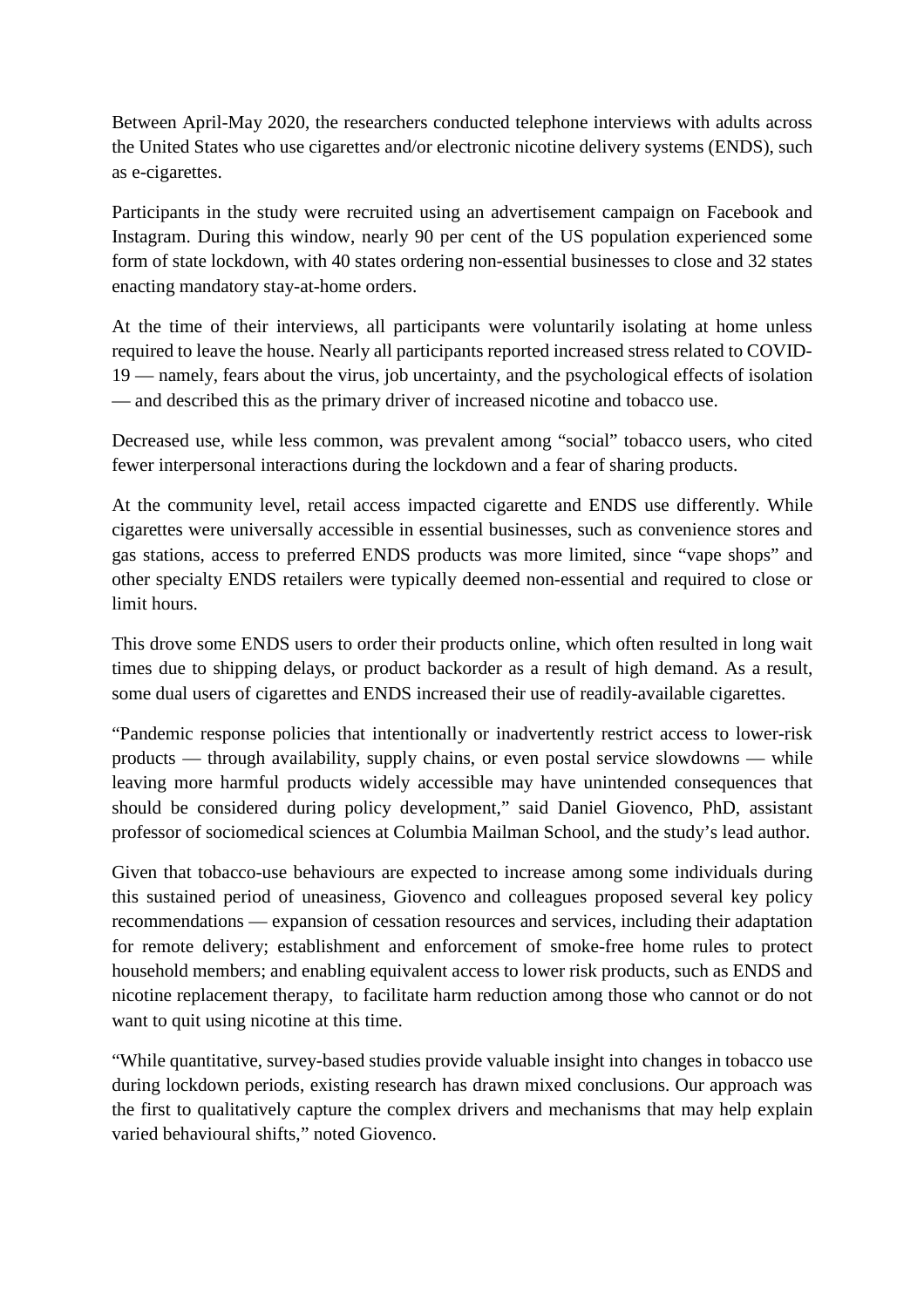Giovenco concluded: "COVID-19 mitigation strategies to curb transmission will likely continue for the foreseeable future, with many permanently altering elements of the workplace, education, and consumer behaviours. Our findings can help tailor intervention and policy work to address multi-level determinants of tobacco use in the COVID era and the years ahead." ANI

#### **WHO**

#### **World no closer to Covid origin explanation: Expert (The Tribune: 20210309)**

https://www.tribuneindia.com/news/coronavirus/world-no-closer-to-covid-originexplanation-expert-221367

World no closer to Covid origin explanation: Expert

Despite a high-profile visit to China by a team of international experts in January, the world is no closer to knowing the Covid origin, according to one of the authors of an open letter calling for a new investigation into the pandemic.

"At this point, we are no further advanced than we were a year ago," said Nikolai Petrovsky, an expert in vaccines at Flinders University in Adelaide, Australia, and one of 26 global experts who signed the open letter, published o Thursday.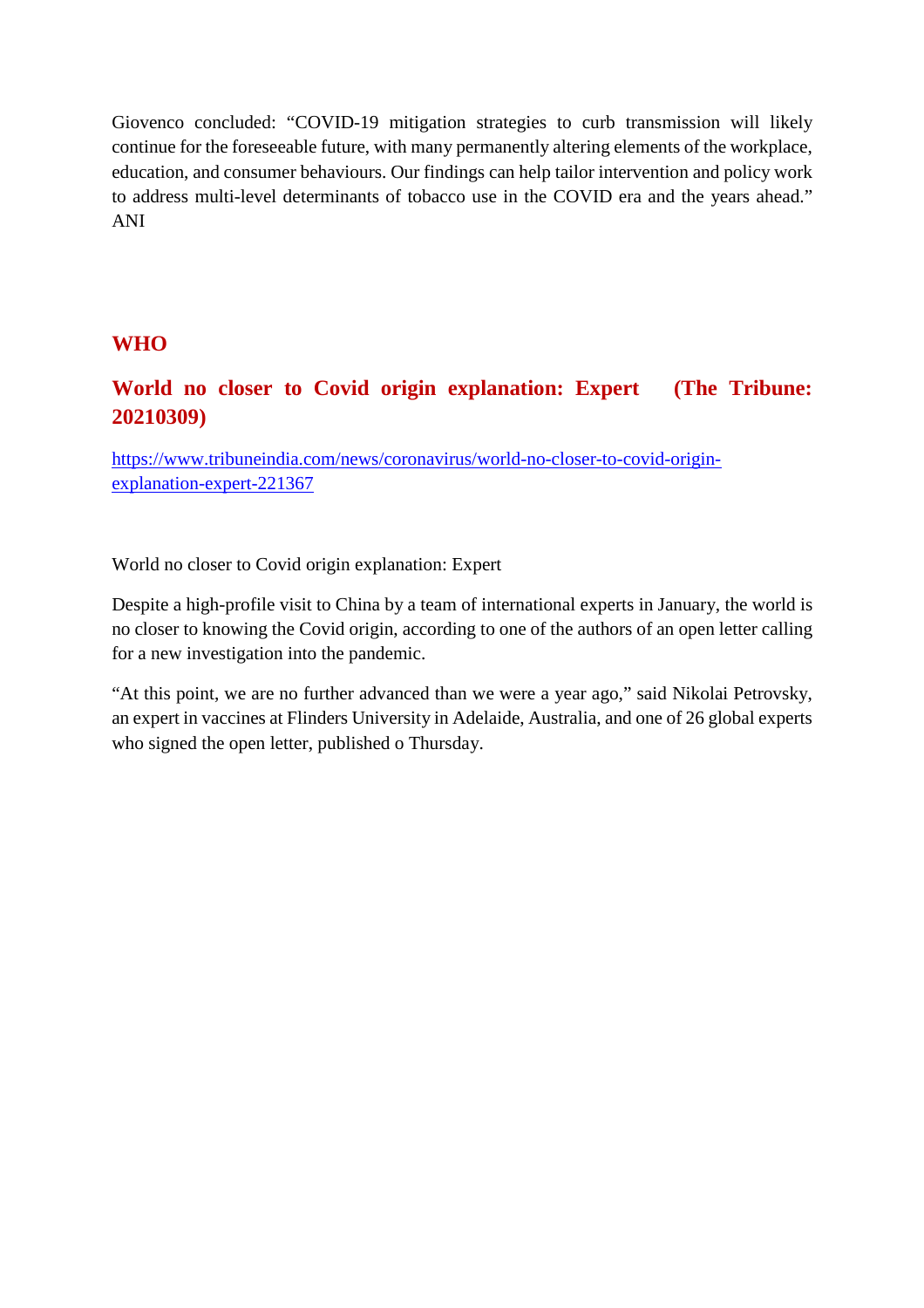

#### **Pregnancy (The Asian Age: 20210309)**

http://onlineepaper.asianage.com/articledetailpage.aspx?id=15455004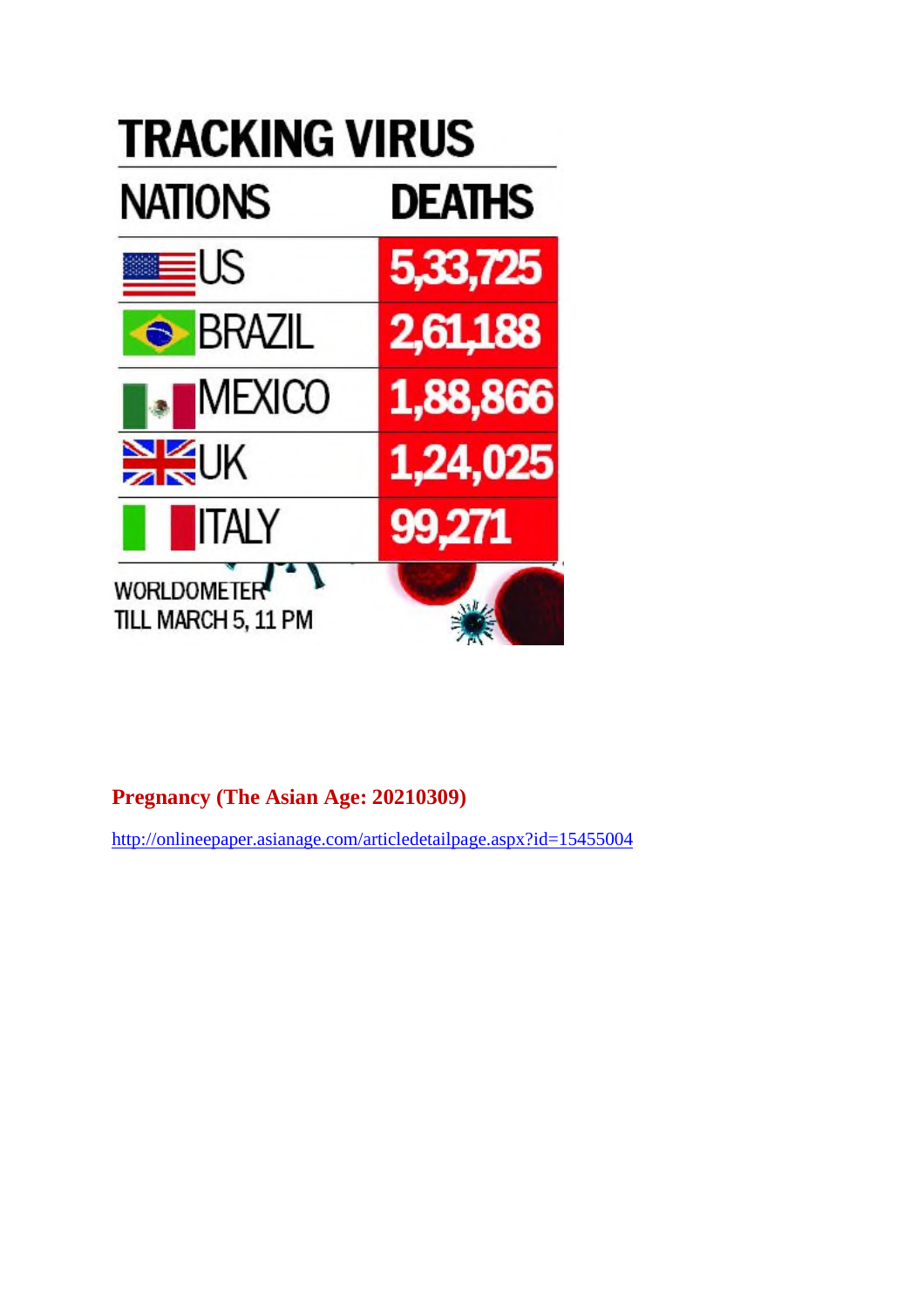## **DEPRIVED GENDER Legal limits on economic opportunities persist** Women still fired for pregnancy in 28 nations

#### **KATHLEEN HAYS & MICHAEL HEATH** MARCH<sub>8</sub>

There are still almost 30 countries where women can be fired from their jobs simply for getting<br>pregnant, World Bank chief economist Carmen Reinhart said in a discussion on how the pandemic is making it even harder for women to escape pover-

Speaking in a television conversation with Ceyla Pazarbasioglu, director of strategy and policy at the International Monetary Fund, Reinhart said the economic fallout from Covid-19 had been 'very regressive." hitting the most vulnerable hardest included women and girls.

'We are seeing big setbacks on schooling, girls are taken out that will not<br>return," said Reinhart, speaking on Internat-ional Women's Day. She cited a report late last year that found extreme poverty<br>was expected to rise for the first time in more than two decades with a disproportionately high share of women among the new poor.



**Carmen Reinhart** 

The pandemic has contributed to an increase in violence against women and is reinforcing gender inequality in many countries, with women on average having roughly threequarters of the legal rights of men, according

to the World Bank.

While Iaws have improved in some countries, women in many nations still face legal limits on economic opportunities, including restrictions on travel without a male guardian, the lender said. Pazarbasioglu of the

IMF said it's very important to have "a women's lens in policies."

"That's what we are pushing in our surveillance, in our lending, in our analytical work and in our capacity development," she said.

 $-Bloomberg$ 

#### **Poor of high medical expenses (The Hindu: 20210309)**

https://www.thehindu.com/sci-tech/health/

Janaushadhi scheme relieved the poor of high medical expenses: PM Modi

He inaugurated the 7500th Janaushadhi Kendra at NEIGRIHMS, Shillong, through videoconference as part of his address on 'Janaushadhi Diwas' celebrations.

Urging people to buy affordable medicines from Janaushadhi Kendras, Prime Minister Narendra Modi on Sunday inaugurated the 7500th Janaushadhi Kendra at NEIGRIHMS, Shillong, through videoconference as part of his address on 'Janaushadhi Diwas' celebrations.

#### **COVID-19**

**How schools are taking steps to keep COVID-19 at bay as they get ready to welcome students (The Hindu: 20210309)**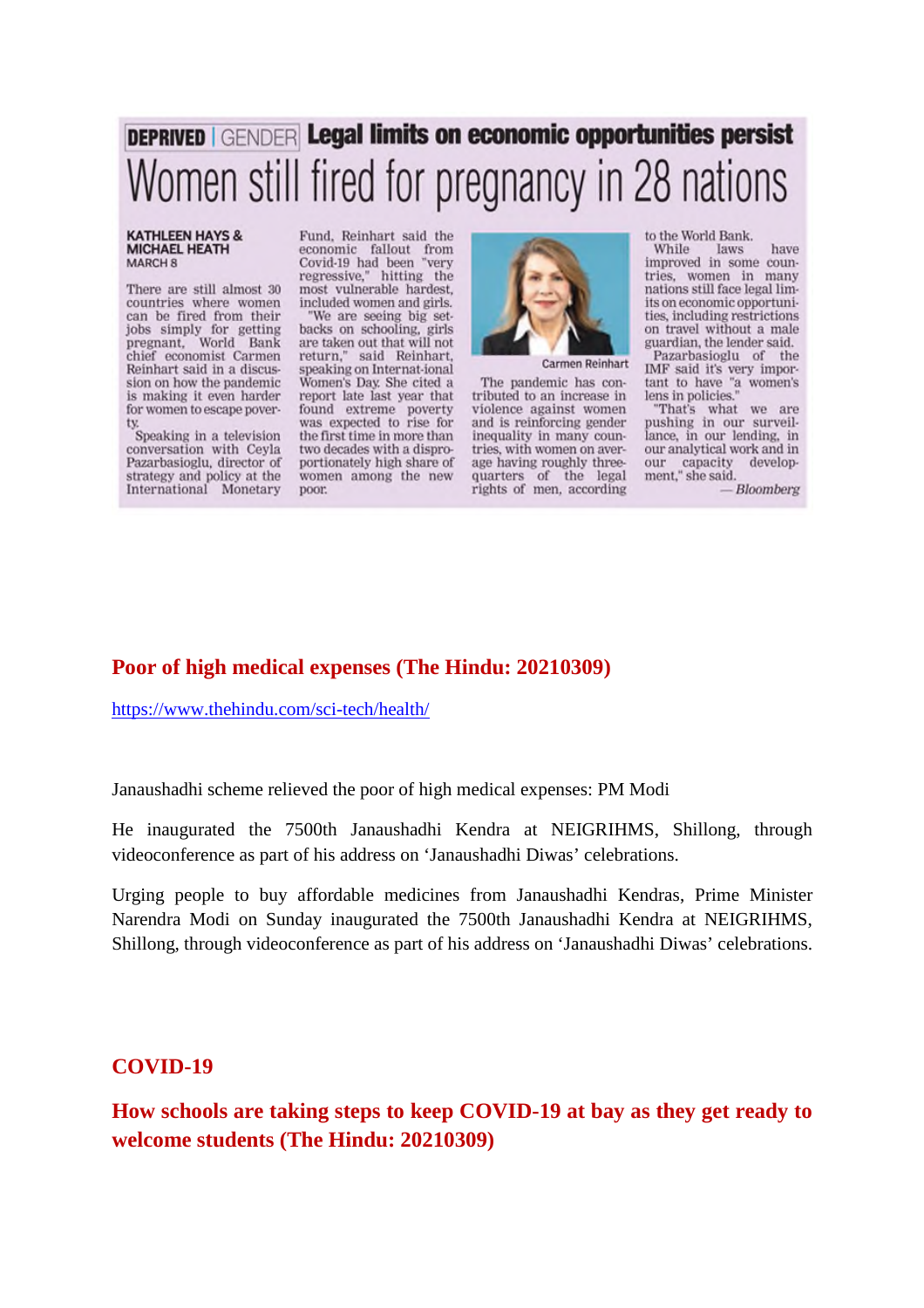https://www.thehindu.com/life-and-style/fitness/how-schools-are-taking-steps-to-keep-covid-19-at-bay-as-they-get-ready-to-welcome-students/article33730594.ece

Social distancing in place at Good Shepherd International School in Ooty | Photo Credit: Special Arrangement

Beyond social distancing norms on the playground and sanitising stations in every classroom, schools are turning to tech, science, and Nature to keep COVID-19 at bay

A touchless temperature check for every student passing through the gate, a safety precaution protocol to include personal hygiene, a face recognition terminal that raises an alarm when someone's mask falls. Schools across the country are slowly opening up for kids and teens to come back after 10 months, to a space where frequent contact used to be the norm. Today, the jostling of children in corridors may not be possible, but staff members are looking forward to the noise and the social setting a school is meant to be. "It's heart warming to have the children back in campus," says Rahat Rashed, vice principal of Meridian School in Hyderabad. She admits there are going to be structural changes though. Here's what to expect when you enter a school today.

#### Classroom connect

The SOPs issued by the Education Ministry stipulate a physical distancing of at least six feet, disinfecting campuses at regular intervals, and frequent hand washing with soap.

"Extraordinary times call for extraordinary measures," says Jacob Thomas, president of Good Shepherd International School in Ooty. The campus has been split into safe zone and restricted zone. "We adopted a conservative approach. Students undergo a mandatory 14-day quarantine after which they are tested for the virus before attending classes. To adapt to the challenges, a COVID Task Force was in place as early as last October. We started with educating ourselves, right from support staff and admin staff on preventive measures, sanitation, and social distancing. We held virtual sessions with parents to clear their doubts about sending their children back to school." The campus also has a dedicated quarantine facility in case if any student or staff member needs to be quarantined and monitored.

At Rajagiri Public School in Ernakulam, a few extra classrooms with sensor platforms and wifi are used, for classes in small groups. "We have taken help of tech, especially gadgets for sanitation," says Fr Verghese Kachappilly, principal.

To diminish anxieties around the virus, schools are going the extra mile to ensure safety. "We ensure that students using school transport are spaced as recommended and that when students are in class they are seated with the recommended distance between desks," says Richard Hillebrand, director of academics and principal of Trivandrum International School. Like many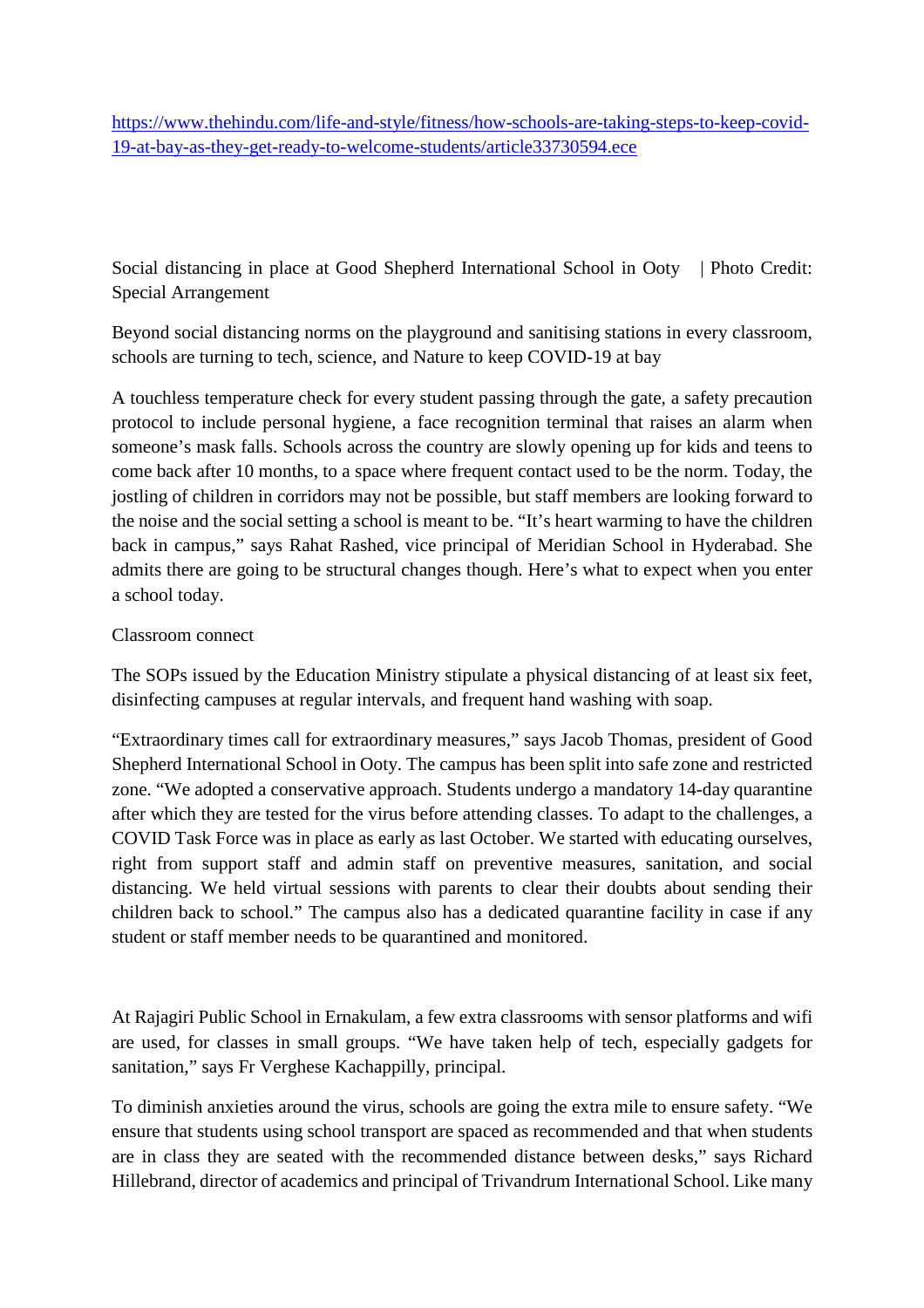other institutions, Meridian School has restructured the timetable from nursery to class XII to ensure staggered timings for children.

"The learning environments in the school are filled with colourful, pictorial depictions and slogans that sensitise students on hygiene and cleanliness practices such as washing hands frequently and safer social distancing measures with relevant identification markings," says Manimekalai Mohan, founder & managing trustee, SSVM Institutions in Coimbatore.

Lawrence School in Lovedale, Ooty that functions out of a sprawling 750-acre green campus, has turned towards the 'bio-bubble' concept. "We have eight bio-bubbles of class X students where they stay isolated to minimise the risk of COVID-19 infection. At laboratory and canteen, we have a shift system to avoid crowding," says K Prabhakar, principal.

#### Student initiatives

Students of Shiv Nadar School in Delhi have developed SAFE, a self-sanitising bench with UV sterilising light that can reduce the risk of transmitting infections like viral conjunctivitis, influenza and hepatitis A, besides COVID-19. The bench comes with ultrasonic sensors that automatically switch on once the user gets off, sanitising the bench through the UV light.

Students of The Western Ghats International School are making a video titled Thank You Corona which they will upload on YouTube shortly. Says Sashi Kumaar, chairman of the school, "The pandemic helped us learn values including empathy and dignity of labour. This is an initiative to orient students towards honouring doctors, nurses, and sanitation workers who emerged as the heroes of the pandemic.

"It is indeed a mammoth task to reopen schools after a gap of 10 months," says Shefalee Gupta, principal of Tagore International School in Delhi. "Staggered entry and exit, social distancing in the classrooms with limited furniture, sanitising stations in the corridors are in place. Washrooms have been upgraded to sensor-based taps and soap dispensers. All classrooms have smart boards. Internet connectivity has been enhanced for a glitch free experience for the students as well as the teachers."

#### Playground playout

While team sports like basketball and hockey have been put on hold, the spotlight has turned towards games like archery, skating, billiards and rifle shooting. "As students had cut down on physical activities during lockdown, we want them to engage in such individual sporting activities," adds Sashi Kumaar, chairman of The Western Ghats International School in Ettimadai, near Coimbatore. At Rajagiri School, turf football and cricket are encouraged with safety protocols, while Lawrence School has shifted to online yoga for students.

Sadly, there will be no clinking of lunch boxes or sharing food during lunch hour. "Students spend four to five hours at the campus and no eating is allowed on the campus," adds Rashed.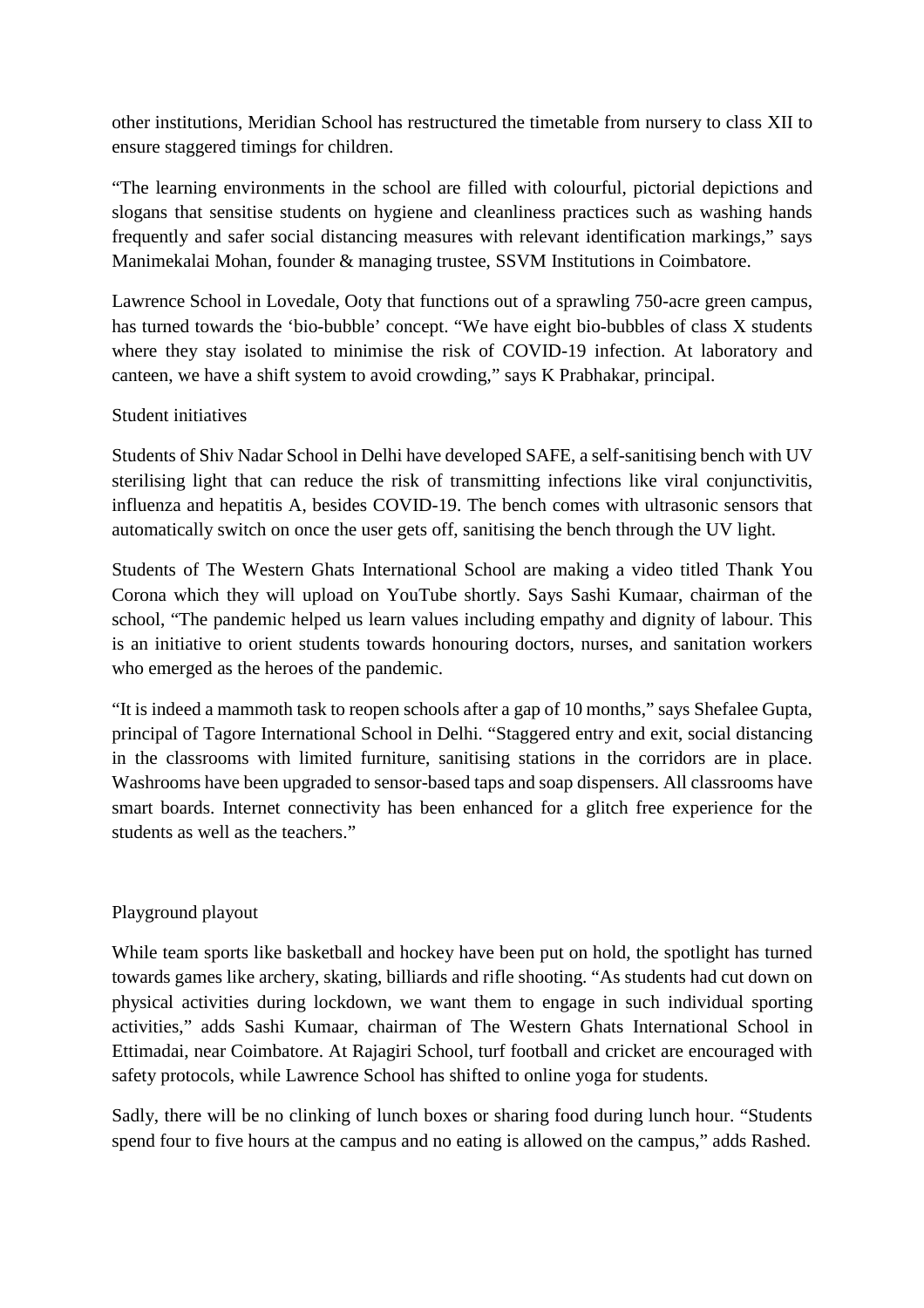At Tagore International School, the outdoor space has been used for entry and exit while the medical room and the isolation ward are equipped with with the necessary requirements like oxygen cylinders, oximeters etc to handle any emergency.

#### One with Nature

"We have added indoor plants to classrooms, especially the ones that purify oxygen in the air and other medicinal plants to ensure that students breathe in pollution-free air," says Samraj.

Students at Good Shepherd in Ooty learn in tune with Nature. "We used digital resources to the maximum. Students of class IX to XII have laptops now and the Internet access points across the campus enables them to attend classes outdoors, amidst greenery," says Thomas.

Hillebrand adds, "We are fortunate that the design and situation of the school allows for the breeze to ventilate classrooms. Students, of course, wear masks and are reminded about the importance of social distancing at all times. Parent help is very important and comes mainly in making sure students are ready for school — they have their masks, they only attend if completely well."

At SSVM Institutions, a new school calendar has been planned where the events with large gatherings of students/parents are strictly avoided. "We are making celebrations virtual and resorting to webinars."

Mental health matters

Schools have realised that the lockdown and time away from each other has taken a toll on mental health. Fr Verghese says he is at the gate every morning to greet his students. "We counsel students to understand their mental stature, and to build confidence."

At Tagore School, they have a counsellor to look into the mental and emotional well being of the students.

Some have gone a step ahead, acknowledging the link between physical and psychological well being. Says Rashed, "We turned sports day into a wellness and activity challenge where we encouraged children to make and share short videos of their exercise regimen. We play motivational videos and hold sessions with psychologists and counsellors to help children cope."

#### **Vitamin D**

#### **How to make sure you are getting enough Vitamin D during the lockdown (The Hindu: 20210309)**

https://www.thehindu.com/life-and-style/fitness/how-to-get-enough-vitamin-d-during-thecoronavirus-lockdown-in-india/article31317980.ece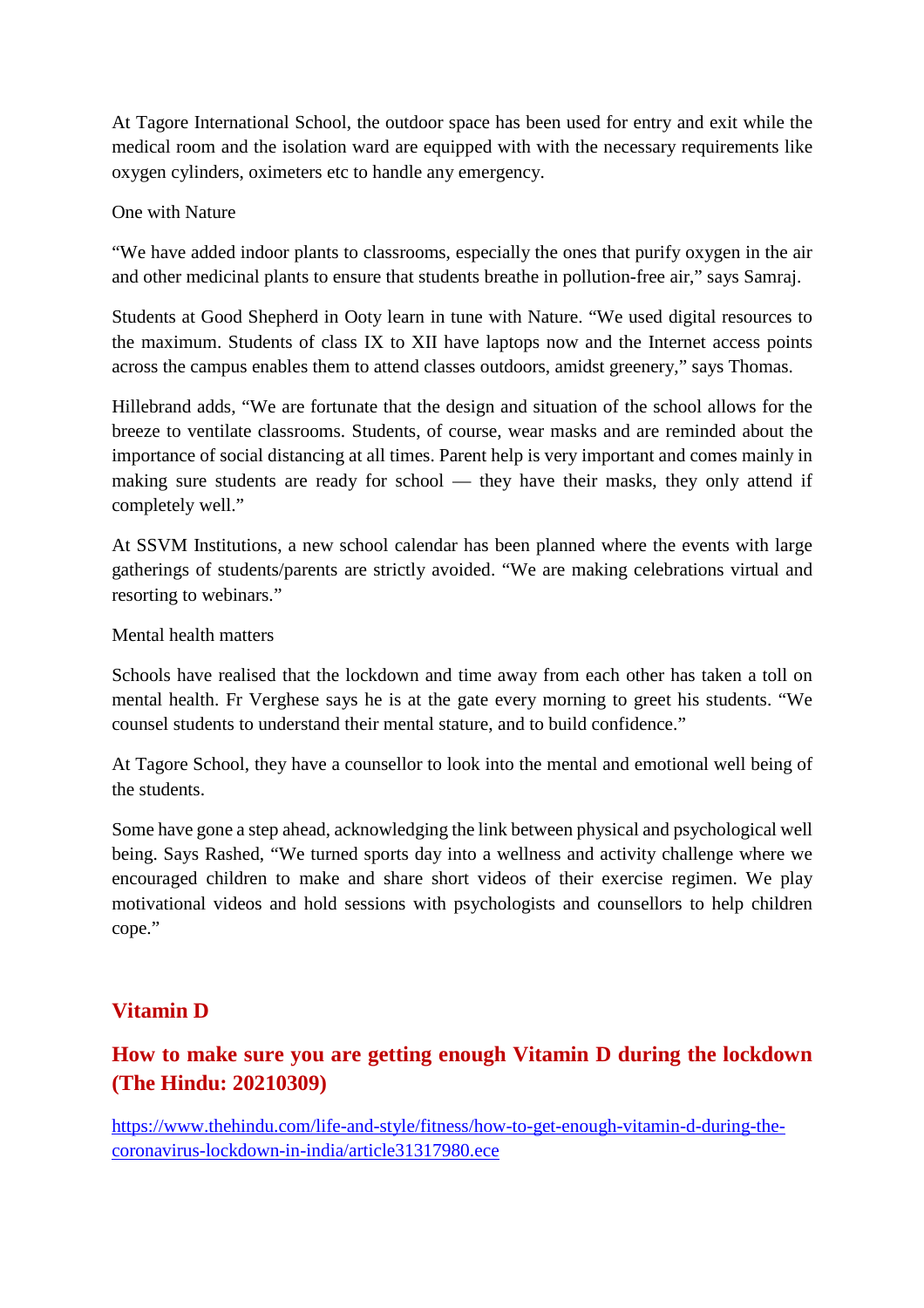A woman sits at her balcony for sunlight exposure | Photo Credit: Getty Images/ iStock Photo

Experts offer tips on how to maintain your intake of this vital prohormone, while staying at home

A long-prevalent health issue — that's come into sharp focus during our long days indoors given the Coronavirus lockdown — is deficiency of vitamin D. It feels as though we are not getting our daily dose of this integral fat-soluble prohormone (it gets converted into a hormone in the body). And we could very well be right, unfortunately.

Researchers in a 2018 study 'Vitamin D deficiency in India' by P Aparna et al published in the Journal of Family Medicine and Primary Care sum up the role of vitamin D well: "[The vitamin] is needed for the maintenance of normal blood levels of calcium and phosphate that are required for normal mineralisation of bone, muscle contraction, nerve conduction, and general cellular function in all cells of the body." The researchers describe its scarcity as "a silent epidemic" and "the most under-diagnosed and under-treated nutritional deficiency in the world"

Dr Sushila Kataria, Senior Director of Internal Medicine at Medanta The Medicity, Gurugram

Dr Sushila Kataria, Senior Director of Internal Medicine at Medanta The Medicity, Gurugram

Dr Sushila Kataria, Senior Director of Internal Medicine at Medanta The Medicity, Gurugram, agrees that vitamin D deficiency has been a long-prevalent issue in India anyway, and that we should be vigilant about these levels throughout the year, lockdown or not. Dr Kataria explains that in certain amounts of UV light, cholesterol in the blood gets converted into vitamin D, adding, "It acts like a hormone, helping in calcium homeostasis and, in turn, bone and muscle strength, as well as optimising the nervous system." There are two sub-sects of vitamin D: D2 (found in plants) and D3 (found in fatty animal sources). But Dr Kataria says that it is difficult to find abundant sources of both in India, hence the need for fortified foods.

Meet the mark

Mumbai-based Tanvi Dalal, founder of WellNest Nutrition, recommends her clients to take multivitamin supplements, adding, "Many people, without testing their levels, assume they are eating a lot of vitamin D-rich foods, such as one piece of salmon for dinner or a whole bowl of cereal which is fortified with vitamin D. These portions are not enough; matching up to 800 IU is very tough. A can of tuna can claim to have 500 IU, but you will not eat the whole can, only two tablespoons most likely. For people up to 70 years of age, between 600 to 800 IU of vitamin D is required, and the multivitamin covers this exactly, without going over or under."

Healthy foods containing vitamin D

Healthy foods containing vitamin D | Photo Credit: Getty Images / iStock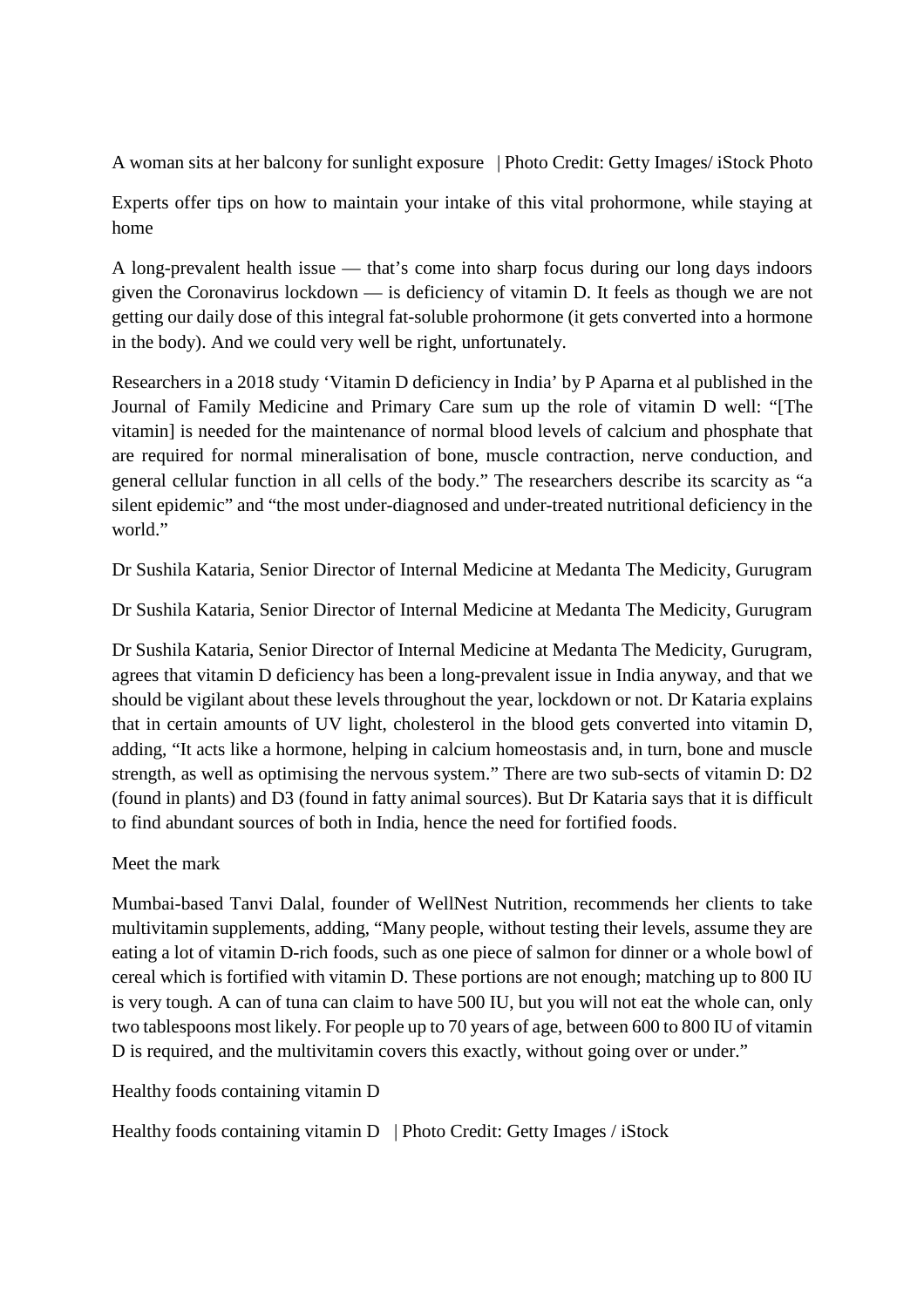Tanvi says it's best to spend between 30 minutes and an hour on the balcony or terrace, between 11 am and 2 pm, when the sun is at its nexus. The big key here is to not wear any SPF. Sunscreen-lovers may balk at such a suggestion, but Tanvi affirms that SPF will filter out your sunlight exposure and stop vitamin D production. If you are prone to sunburn, opt for shorter bursts through this period.

#### Tanvi Dalal, M.S., of Mumbai-based WellNest Nutrition

Tanvi Dalal, M.S., of Mumbai-based WellNest Nutrition

At-risk groups — children younger than five years old, those who are pregnant or breastfeeding, people with dark skin, those who are obese, and those over 65 years — definitely need the supplements. "But everyone needs vitamin D, not just at-risk groups," says Tanvi. During the time of lockdown, pharmacies across the country have, in fact, upped their stock on vitamin D supplements, so Tanvi advises speaking to your doctor or nutritionist before finding the best one for you and your family.

Dr Kataria adds that there are vitamin D intramuscular cholecalciferol injections which have doses upwards of 3,00,000 IU, which can sustain the body for three to four months, but it is not wise to go to a clinic to take these right now, unless your doctor recommends it. She suggests we keep these in mind once the lockdown lifts.

#### Dietary must-haves

Cod liver oil, and fish such as sardines, trout, hilsa, salmon, sword fish, mackerel, and tuna, are good sources of vitamin D. Egg yolk (both chicken and quail are good too).

Mushrooms are the only known plant food that naturally has the vitamin. Leaving them out in the sun for about 15 to 30 minutes increases levels.

India's food industry vouches for foods with fortification: all grades of milk and milk products (such as curd and yoghurt), as well as widely-consumed food items such as atta and rice flour.

#### Fit, inside-out

As the lockdown continues, our home workouts become something of a must-do. Tanvi talks of the link between vitamin D deficiency and exercise, explaining, "Your ability to exercise reduces significantly because it is also needed for calcium absorption for the muscles." If you're fatigued quickly and can't understand why, speak to your doctor — you may be D deficient.

Lockdown blues are also on the prowl and vitamin D deficiency is linked to declining mental health, so it does not hurt to cover your bases, as your mental health is already vulnerable in these difficult times.

Dr Kataria says, "Both vitamin D and B12 deficiencies are related to depression and anxiety, especially at this time. Medically, before prescribing an anti-anxiety tablet, your doctor may check these levels, and prescribe a supplement along with psychotherapy."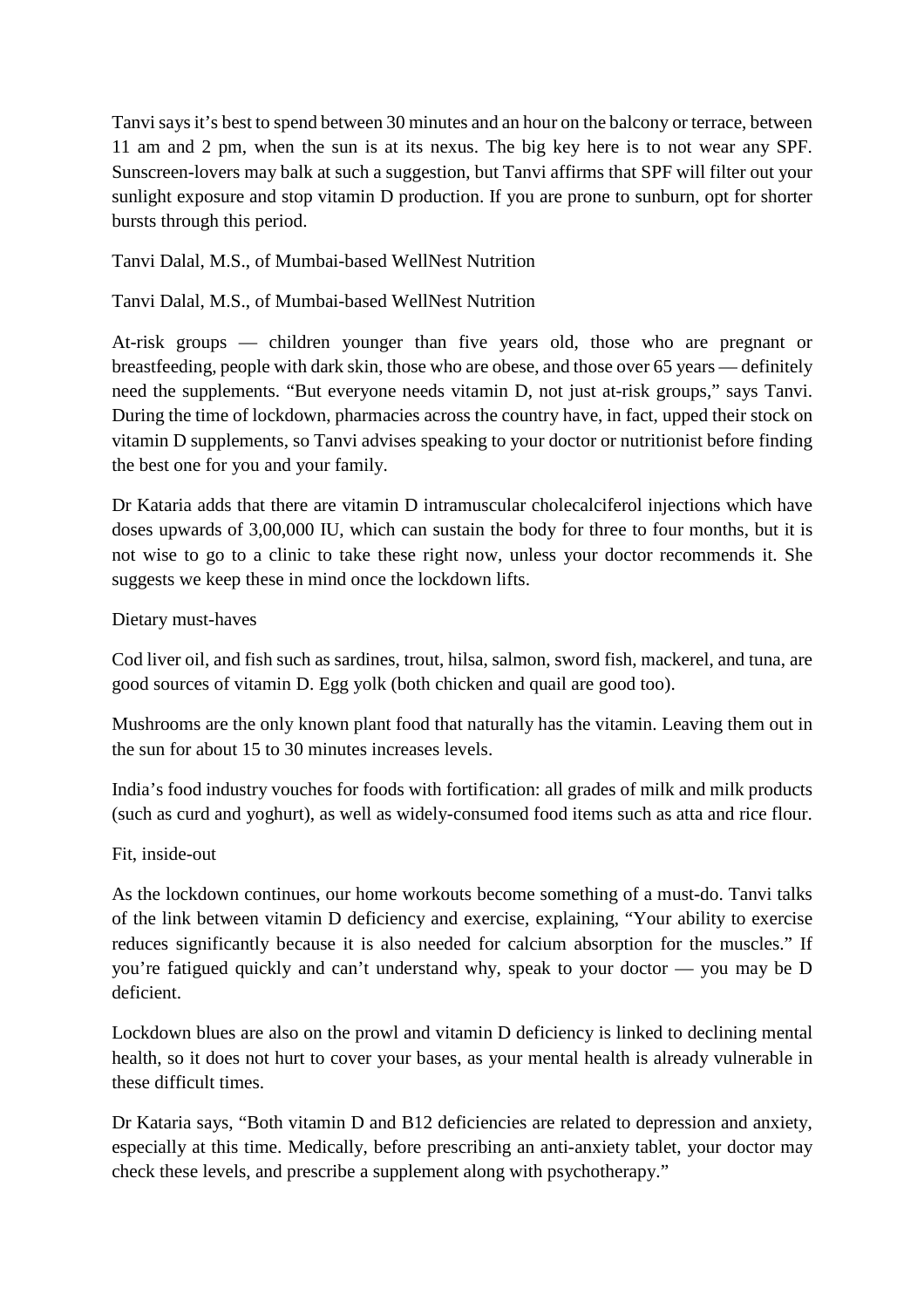However once again, because we cannot go to a lab for a test or have a lab technician come home, a supplement may be the way to go. That and a good diet, exercise, and sunshine. Cut out smoking and reduce drinking, because these have a significant bearing on vitamin D metabolisation.

#### **Chromosome testing**

#### **Why doctors recommend chromosome testing to identify rare chromosomal abnormalities (The Indian Express: 20210309)**

https://indianexpress.com/article/lifestyle/health/pregnancy-loss-chromosome-testingchromosomal-abnormalities-7202330/

Women should get embryos screened after consulting the doctor if all other causes of pregnancy loss have been ruled out, said Dr Karishma Dafle, Nova IVF Fertility, Pune

chromosome, chromosomal testing, pregnancy loss, indianexpress.com, indianexpress, embryos, indianexpress,If there is an extra or missing chromosome, it is termed as a numerical abnormality. (Source: Pixabay)

Chromosomal abnormalities are often responsible for infertilities, abortions, and babies born with mild to severe birth defects. Dr Vaasavi Narayanan, head of Cytogenetics department, Apollo Diagnostics, Pune mentioned "there are many rare chromosomal abnormalities in cases referred for infertility or from the pediatrics departments". Therefore, it is important to have chromosome testing done.

"Down syndrome is commonly diagnosed in the clinic in newborns and confirmed by chromosome testing. In addition, there may be rare numerically abnormal variants like the presence of an XXY syndrome along with trisomy 21, which if evaluated properly, can help in appropriate management of these Down's children. Another such rare finding is the presence of an extra Y chromosome, giving rise to 47, XYY or Jacob syndrome in a male. This abnormality is reported in 1 in 1,000 male births, and we have seen one case in past four years," she mentioned.

What are chromosomal abnormalities?

Normally, a fertilised egg should lead to the formation of a foetus with 46 chromosomes that includes two sex chromosomes – XX for female and XY for a male. However, if there is an extra or missing chromosome, it is termed as a numerical abnormality. Apart from this, the chromosome number may remain the same but there may be structural rearrangements in chromosomes leading to loss or gain of segments – both these situations may lead to pregnancy loss or birth of a child with a defect.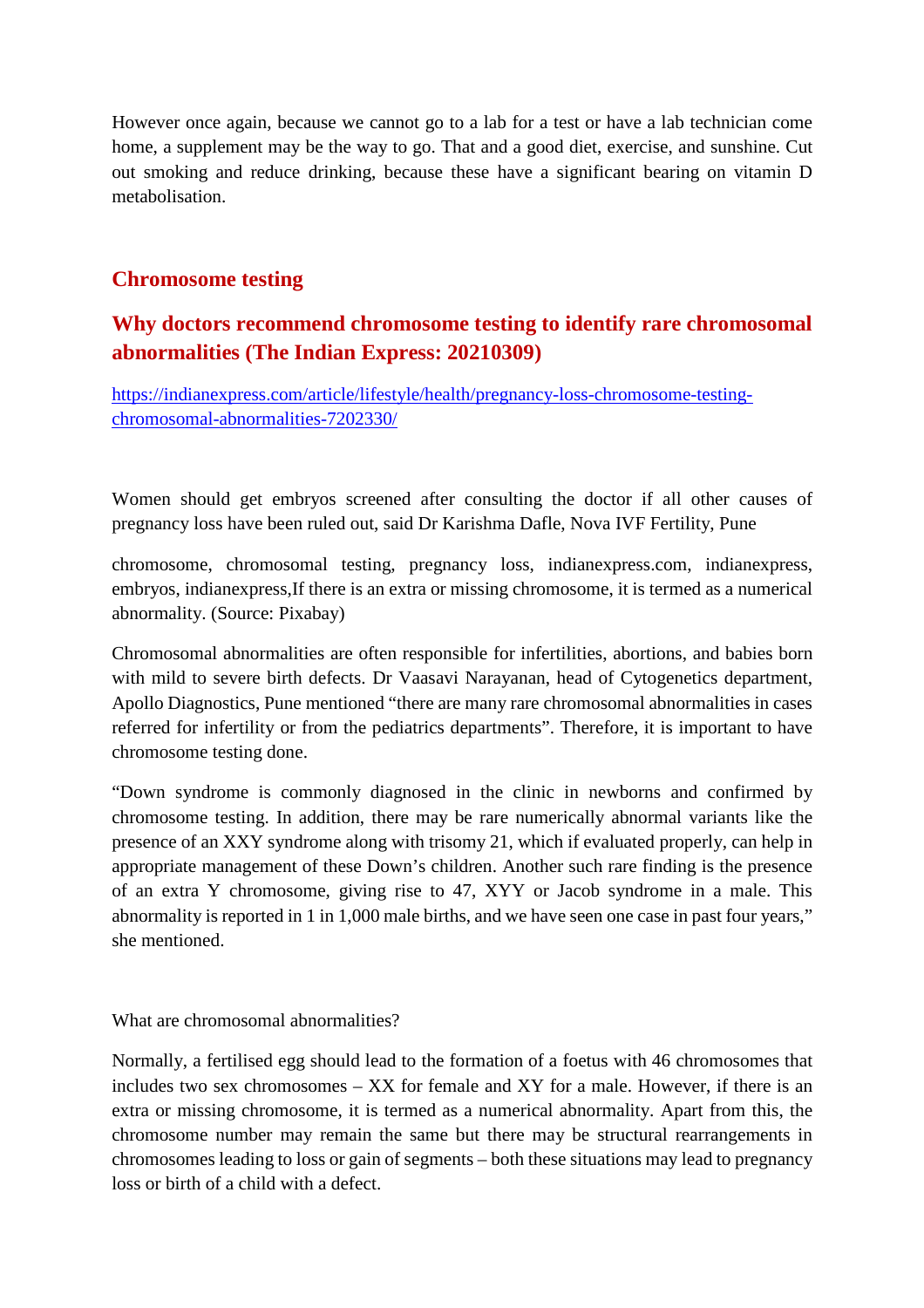genetically modified embryo, genetically modified embryo in US, first genetically modified embryo, science and technology, science news, Here's why chromosome testing is essential. (Source: Getty Images/Thinkstock)

Cytogenetic diagnostic tests can screen for and also give the chances for pregnancy loss or the possibility of an abnormal baby in prospective parents. Some of these tests are invasive for definitive prenatal diagnosis (in high-risk individuals) and give the parents the option to decide about continuing the pregnancy or prepare them for a child that may require additional medical attention at birth", adds Dr Narayanan.

There are other rare structural chromosomal abnormalities like the presence of a ring chromosome. This happens when there is breakage of the end segments of a chromosome and subsequent rejoining of the sticky ends.

"Ring chromosome 12 is a rare finding and shows a highly variable phenotype, depending on the extent of chromosomal material lost or duplicated during the formation of the abnormal ring structure. These individuals may present with symptoms such as growth retardation, intellectual disability, skeletal defects, and even infertility. In some cases of a ring with negligible loss of chromosomal material, the person barely shows any problems other than infertility. In these cases, a chance of successful pregnancy is better with IVF. Patients presenting with infertilities and multiple abortions should be evaluated for cytogenetic studies to rule out chromosomal causes," she mentioned.

How does chromosomal abnormalities hamper a child's growth?

Individuals may have learning disabilities, presenting with dyslexia, gain abnormal height which may be obvious by the time they are 6-7 years of age. With respect to rare anomalies related to the Y chromosome, there may be fertility issues in individuals showing chromosome Y inversion, also reported in less than 1 in 1000 male births. Such cases could further be evaluated for Y microdeletion studies before referring for IVF, added Dr Narayanan.

ALSO READ |World IVF Day 2020: Covid-19 compromised IVF access to 90 per cent couples, say experts

So, how does chromosomal testing of embryos help?

Dr Karishma Dafle, Nova IVF Fertility, Pune explained how chromosomal testing of embryos helps in the detection of abnormalities in patients with recurrent pregnancy loss. "Women should get embryos screened after consulting the doctor if all other causes of pregnancy loss have been ruled out. Pre-Implantation Genetic Testing for Monogenic disorders (PGT-M) is a genetic test of embryos that can be accompanied by an IVF cycle to detect single gene defects and reduce the risk of passing on a specific genetic condition which runs in the family to have a successful pregnancy outcome. PGT-A (Pre-implantation genetic testing for Aneuploidy)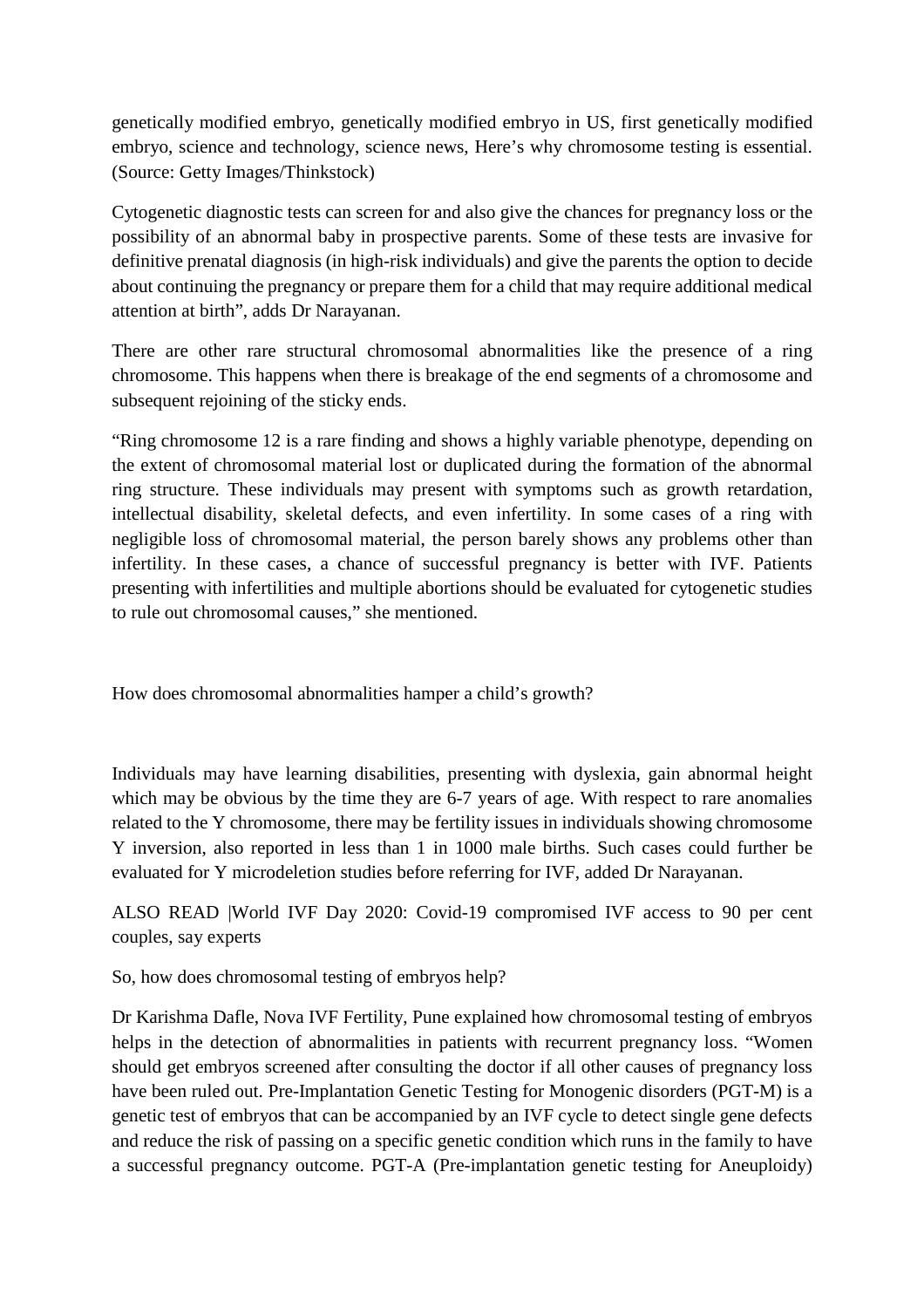refers to testing embryos to look for extra or missing chromosomes so that normal embryo can be selected and transferred to give successful pregnancy. It is carried out on cells that are removed from one's embryos and the best and unaffected embryos are transferred in mothers womb for preventing genetic diseases".

#### **Vaccine (Hindustan: 20210309)**

https://epaper.livehindustan.com/imageview\_687886\_85692554\_4\_1\_09-03- 2021\_2\_i\_1\_sf.html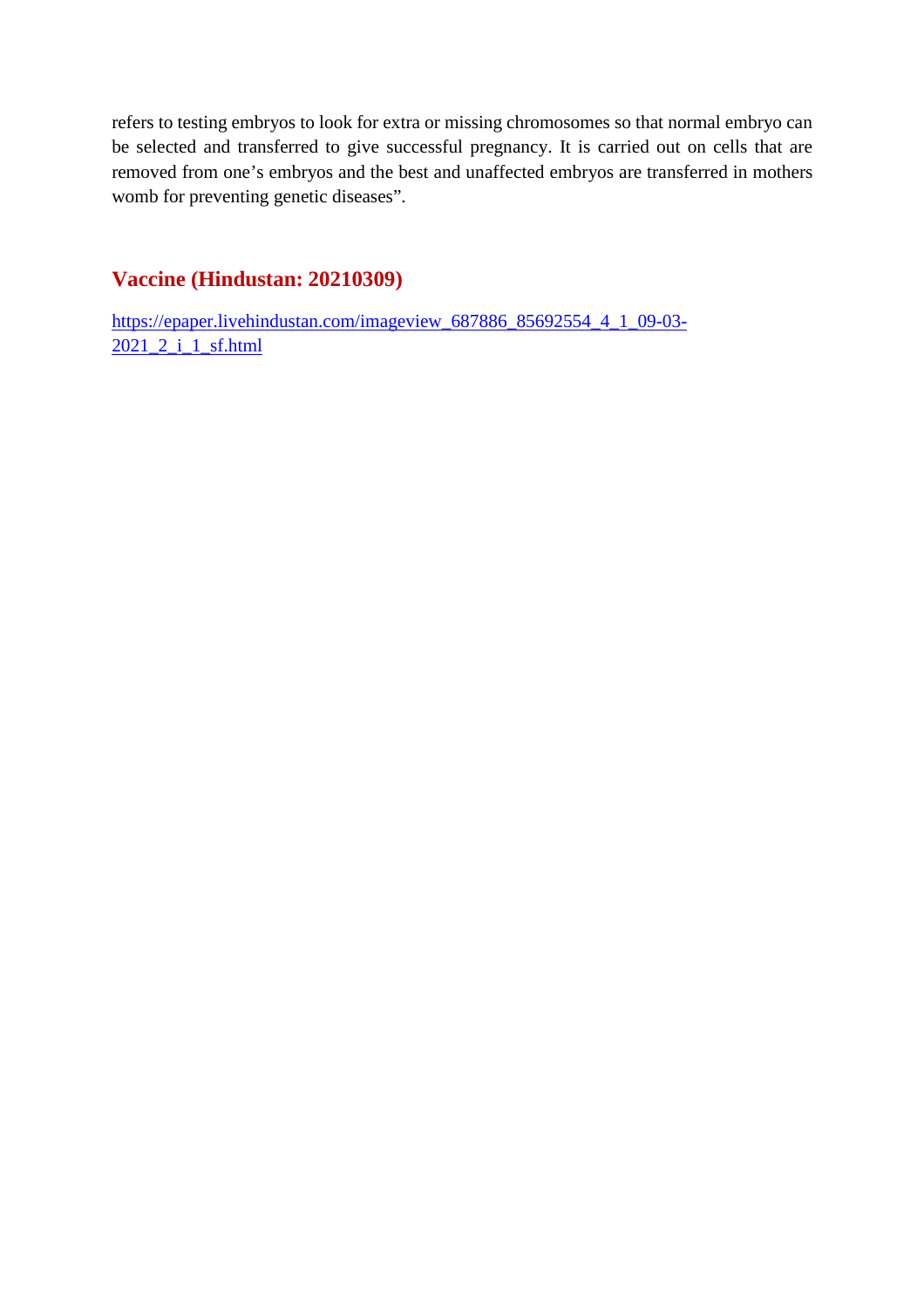# सरकार मुफ्त कोरोना टीके<br>का वादा निभाए : कांग्रेस

नई दिल्ली **| प्रमुख संवाददाता** 

दिल्ली कांग्रेस ने राज्य सरकार से बजट में मुफ्त वैक्सीन का वादा निभाने की मांग को है। पार्टी नेता आदर्श शास्त्री ने सोमवार को प्रदेश कार्यालय में आयोजित पत्रकार वार्ता में बजट के लिए सरकार को पांच सुझाव भी दिए। आदर्श शास्त्री ने कहा कि दिल्ली के लोग कोरोना के चलते पहले से ही तमाम आर्थिक परेशानी झेल रहे हैं। सरकार को बजट में सभी निजी और सरकारी अस्पतालों में कोरोना वैक्सीन मुफ्त उपलब्ध कराने की घोषणा करनी

#### **Health Care Services (Hindustan: 20210309)**

https://epaper.livehindustan.com/imageview 687886 85713826 4 1 09-03-2021 2 i 1 sf.html

## मांग

- महंगाई कम करने को पेट्रोलियम पदार्थों की कीमत घटाने की मांग
- बेरोजगारी भत्ता और कर्मचारियों को महंगाई भत्ता देने की मांग

चाहिए, जिसका वादा किया गया था। बढ़ती महंगाई पर लगाम लगाने के लिए पेट्रोलियम पदार्थो की कीमतों में कमी लाने, बेरोजगारों के लिए बेरोजगारी भत्ता और कर्मचारियों के लिए महंगाई भत्ता, 11 लाख राशन कार्ड आवेदनों को पूरा करने की मांग की।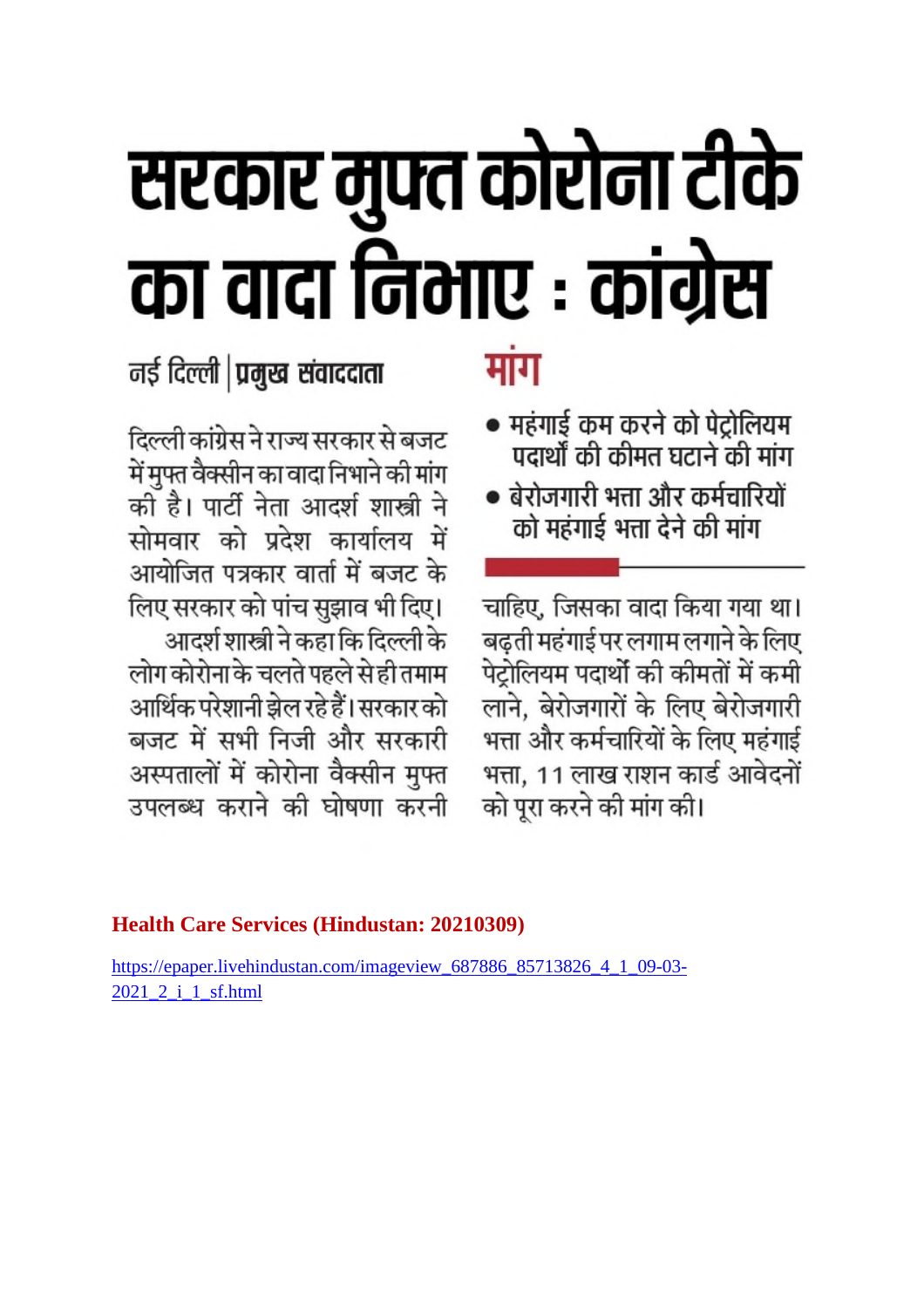# इलाज के लिए उपलब्ध बिस्तरों की संख्या घटी

### नई दिल्ली | वरिष्ठ संवाददाता

आर्थिक सर्वेक्षण के मुताबिक राजधानी में मरीजों के इलाज के लिए उपलब्ध कल बेड की संख्या में कमी आई है। 2019-20 में राजधानी के अस्पतालों, स्वास्थ्य केंद्रों में कुल बेड की संख्या 54321 रह गई है, जबकि इससे पिछले साल राजधानी में कुल 57,709 बेड उपलब्ध थे।

सर्वेक्षण की रिपोर्ट के मुताबिक दिल्ली में 2019-2020 में प्रति एक हजार लोगों पर बेड की संख्या में भी कमी आयी है। ताजा रिपोर्ट के मुताबिक प्रति एक हजार लोगों पर 2.74 बेड रह गए हैं जबकि इससे पहले प्रति एक हजार लोगों 2.96 बेड उपलब्ध थे।

# दिल्ली के 47 फीसदी बेड निजी अस्पतालों में

दिल्ली में उपलब्ध 54321 बेड में से 25892 बेड निजी अस्पतालों. नर्सिंग होम में उपलब्ध हैं। यह आंकड़ा कुल बेड का 47 फीसदी के करीब है । दिल्ली सरकार के 40 अस्पतालों में कुल 12464, 51 निगम अस्पतालों में 3485 बेड भारत सरकार के 19 अस्पतालों में 9264 बेड उपलब्ध हैं।

साल 2012-13 के बाद यह दूसरा मौका है जब राजधानी में प्रति एक हजार लोगों पर बेड की संख्या में कमी आई है। इससे पहले साल 2018-19 में भी प्रति व्यक्ति बेड कम हो गए हैं।

#### **Vaccination (Hindustan: 20210309)**

https://epaper.livehindustan.com/imageview\_687891\_85576244\_4\_1\_09-03-2021 5 i 1 sf.html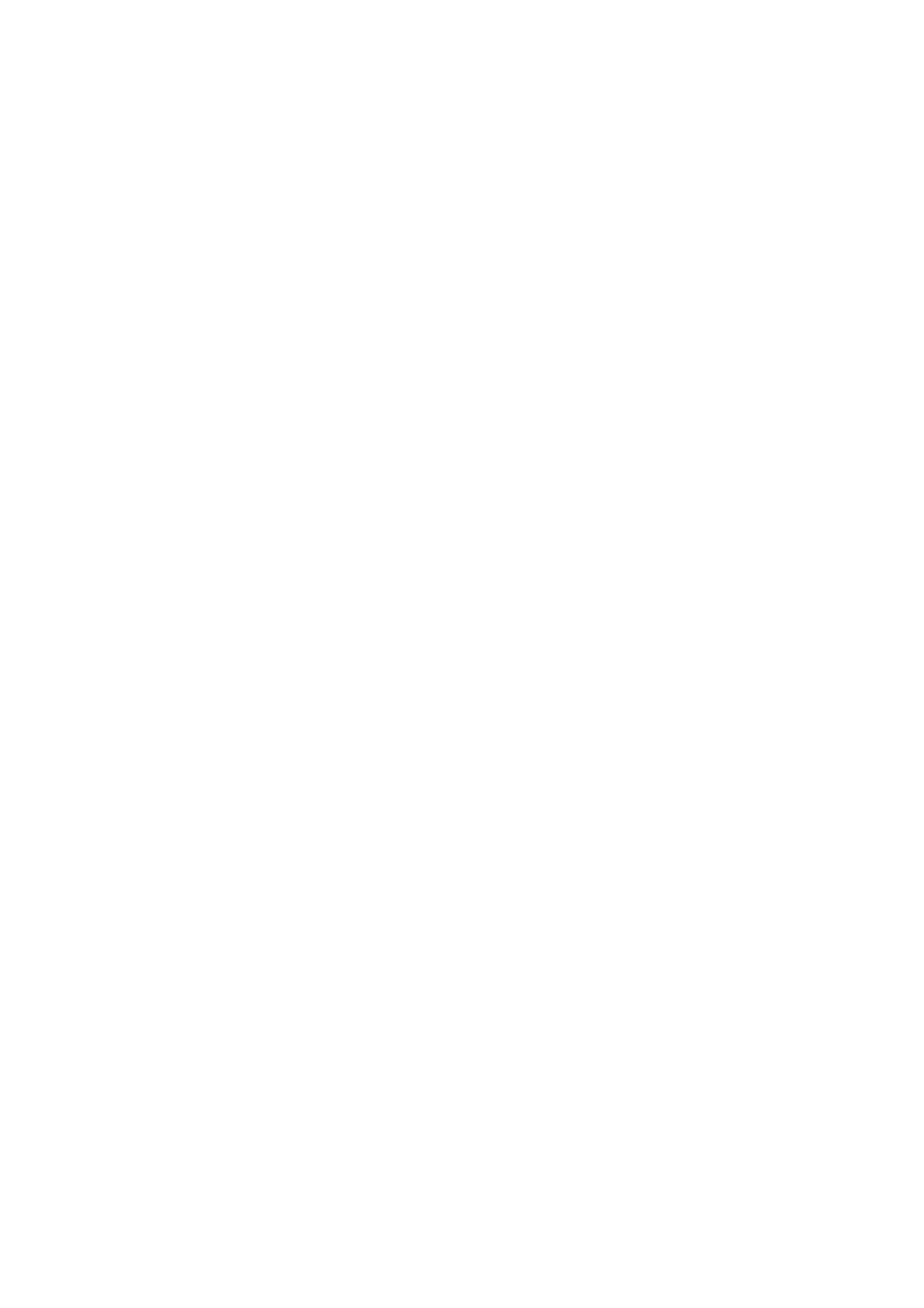# राजधानी में 35 हजार से अधिक को लगी वैक्सीन



नई दिल्ली | वरिष्ट संवाददाता

टीकाकरण अभियान के अंतर्गत दिल्ली में सोमवार को एक बार फिर रिकॉर्ड तोड टीकाकरण हुआ। सोमवार को 35,738 लोगों ने टीका लगवाया। इससे पहले शनिवार को 33 हजार लोगों ने टीका लगवाया था।

इनमें से 15485 लोगों यानी 68 फीसदी लोगों ने निजी अस्पतालों में और 7348 (32 फीसदी) लोगों ने सरकारी अस्पतालों में टीका लगवाया। कुल 28422 लोगों ने पहली डोज ली

और 7316 लोगों ने दूसरी डोज ली। 20 हजार से अधिक बुजुर्गो का **वैक्सीनेशन :** टीका लगवाने वाले लोगों

हजार से अधिक लोगों ने सोमवार को वैक्सीन की पहली डोज ली

हजार से अधिक बुजुर्गों को टीका लगा, 7316 स्वास्थ्य कर्मचारियों को दूसरी डोज

# केवल एक में दुष्प्रभाव दिखा

सोमवार) को टीका लगवाने वाले. लोगों में से मात्र एक में हल्का दुष्रभाव दिखा। उसे अस्पताल में भर्ती करने की जरूरत नहीं पड़ी।

में बुजुर्गों की संख्या सर्वाधिक रही। सोमवार को 20,123 बुजुर्गों ने टीका लगवाया है। वहीं, 45-59 साल के बीमारियों से पीड़ित 2710 लोगों ने टीका लगवाया। साथ ही 3252 अग्रिम पंक्ति के कर्मचारियों और 2337 स्वास्थ्यकर्मियों ने भी टीका लगवाया।